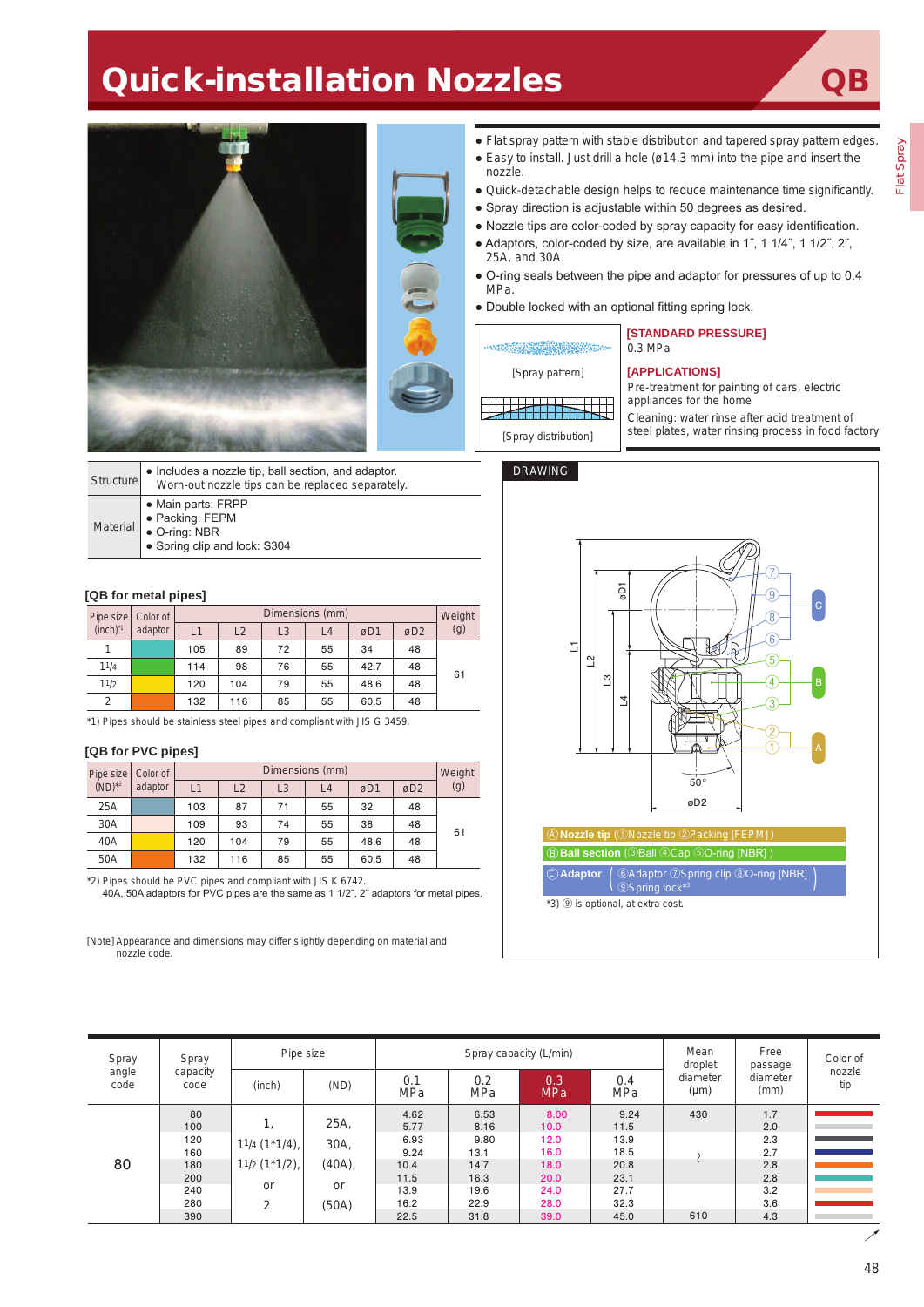| Spray         | Spray<br>capacity<br>code                                         | Pipe size                  |                          | Spray capacity (L/min)                                                       |                                                                              |                                                                              |                                                                              | Mean<br>droplet       | Free<br>passage                                                    | Color of      |
|---------------|-------------------------------------------------------------------|----------------------------|--------------------------|------------------------------------------------------------------------------|------------------------------------------------------------------------------|------------------------------------------------------------------------------|------------------------------------------------------------------------------|-----------------------|--------------------------------------------------------------------|---------------|
| angle<br>code |                                                                   | (inch)                     | (ND)                     | 0.1<br><b>MPa</b>                                                            | 0.2<br><b>MPa</b>                                                            | 0.3<br><b>MPa</b>                                                            | 0.4<br>MPa                                                                   | diameter<br>$(\mu m)$ | diameter<br>(mm)                                                   | nozzle<br>tip |
| 65            | 80<br>100<br>120<br>160<br>180<br>200<br>240<br>280               | 1,<br>$11/4$ (1*1/4),      | 25A,<br>30A,             | 4.62<br>5.77<br>6.93<br>9.24<br>10.4<br>11.5<br>13.9<br>16.2                 | 6.53<br>8.16<br>9.80<br>13.1<br>14.7<br>16.3<br>19.6<br>22.9                 | 8.00<br>10.0<br>12.0<br>16.0<br>18.0<br>20.0<br>24.0<br>28.0                 | 9.24<br>11.5<br>13.9<br>18.5<br>20.8<br>23.1<br>27.7<br>32.3                 | 460                   | 1.8<br>2.2<br>2.4<br>2.8<br>3.0<br>3.3<br>3.6<br>3.8               |               |
| 40            | 390<br>80<br>100<br>120<br>160<br>180<br>200<br>240<br>280<br>390 | $11/2$ (1*1/2),<br>or<br>2 | $(40A)$ ,<br>or<br>(50A) | 22.5<br>4.62<br>5.77<br>6.93<br>9.24<br>10.4<br>11.5<br>13.9<br>16.2<br>22.5 | 31.8<br>6.53<br>8.16<br>9.80<br>13.1<br>14.7<br>16.3<br>19.6<br>22.9<br>31.8 | 39.0<br>8.00<br>10.0<br>12.0<br>16.0<br>18.0<br>20.0<br>24.0<br>28.0<br>39.0 | 45.0<br>9.24<br>11.5<br>13.9<br>18.5<br>20.8<br>23.1<br>27.7<br>32.3<br>45.0 | 650<br>560<br>800     | 4.5<br>2.2<br>2.5<br>2.8<br>3.2<br>3.3<br>3.6<br>3.9<br>4.3<br>5.1 |               |

[Note] IN-series nozzle tips (including INVV on page 21, INJJX on page 67) are not compatible with the QB series.

**Maximum operating pressure is 0.4 MPa.**

**CAUTIONS** Maximum operating pressure is 0.4 MPa.<br>Do not use under conditions where sudden or drastic changes in water pressure may occur.